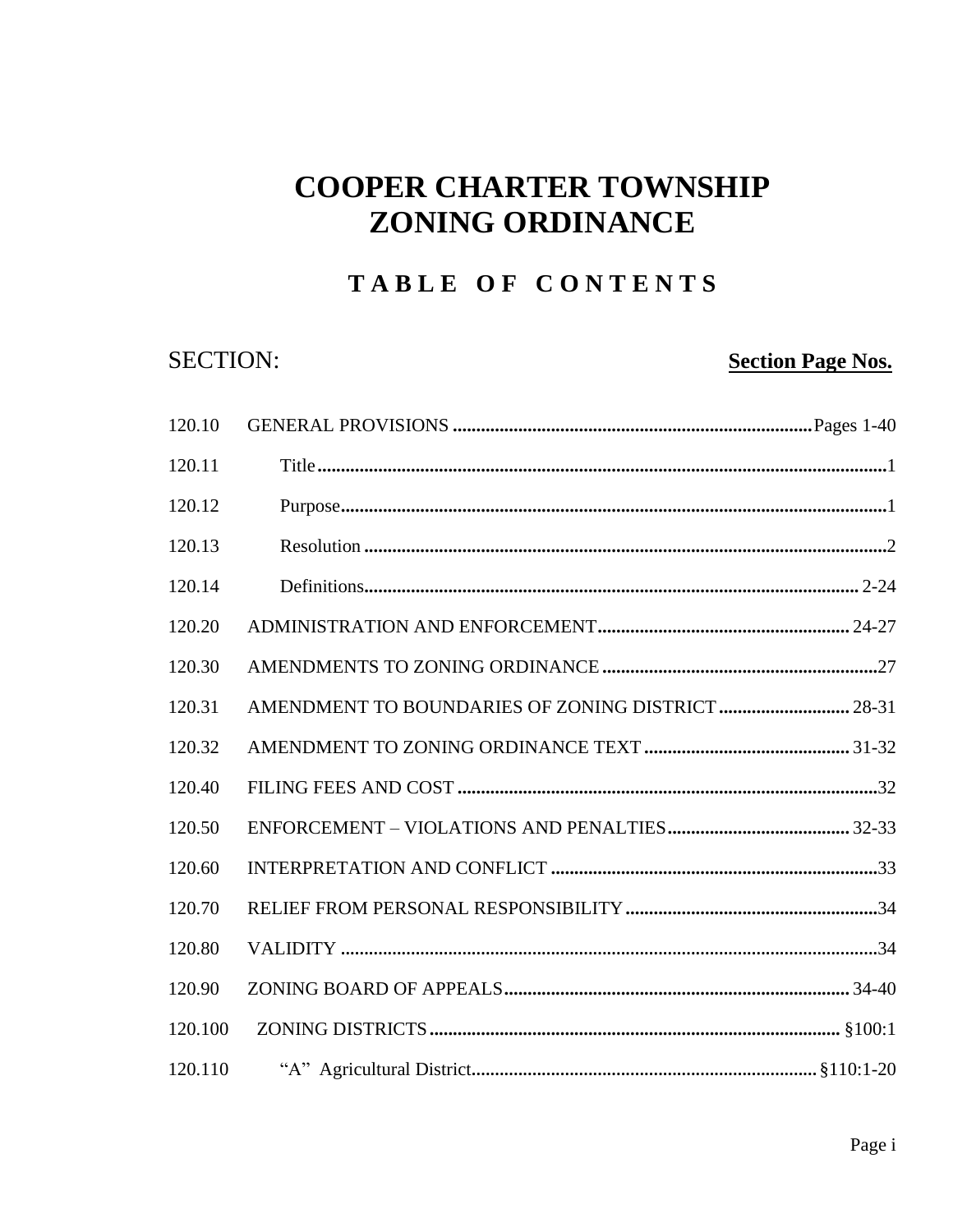## **T A B L E O F C O N T E N T S**

## SECTION: **SECTION: SECTION**

| 120.120 |                                                               |
|---------|---------------------------------------------------------------|
| 120.130 | "R-2" Residence District                                      |
| 120.140 | "R-3" Residence District                                      |
| 120.149 | "OSPD" Open Space Preservation Development District §149:1-14 |
| 120.150 | "R-4" Residence District                                      |
| 120.160 | "R-5" Residence District                                      |
| 120.170 |                                                               |
| 120.180 |                                                               |
| 120.190 |                                                               |
| 120.200 | "C-1" Commercial District,                                    |
| 120.210 | "C-2" Commercial District                                     |
| 120.220 | "C-3" Commercial District                                     |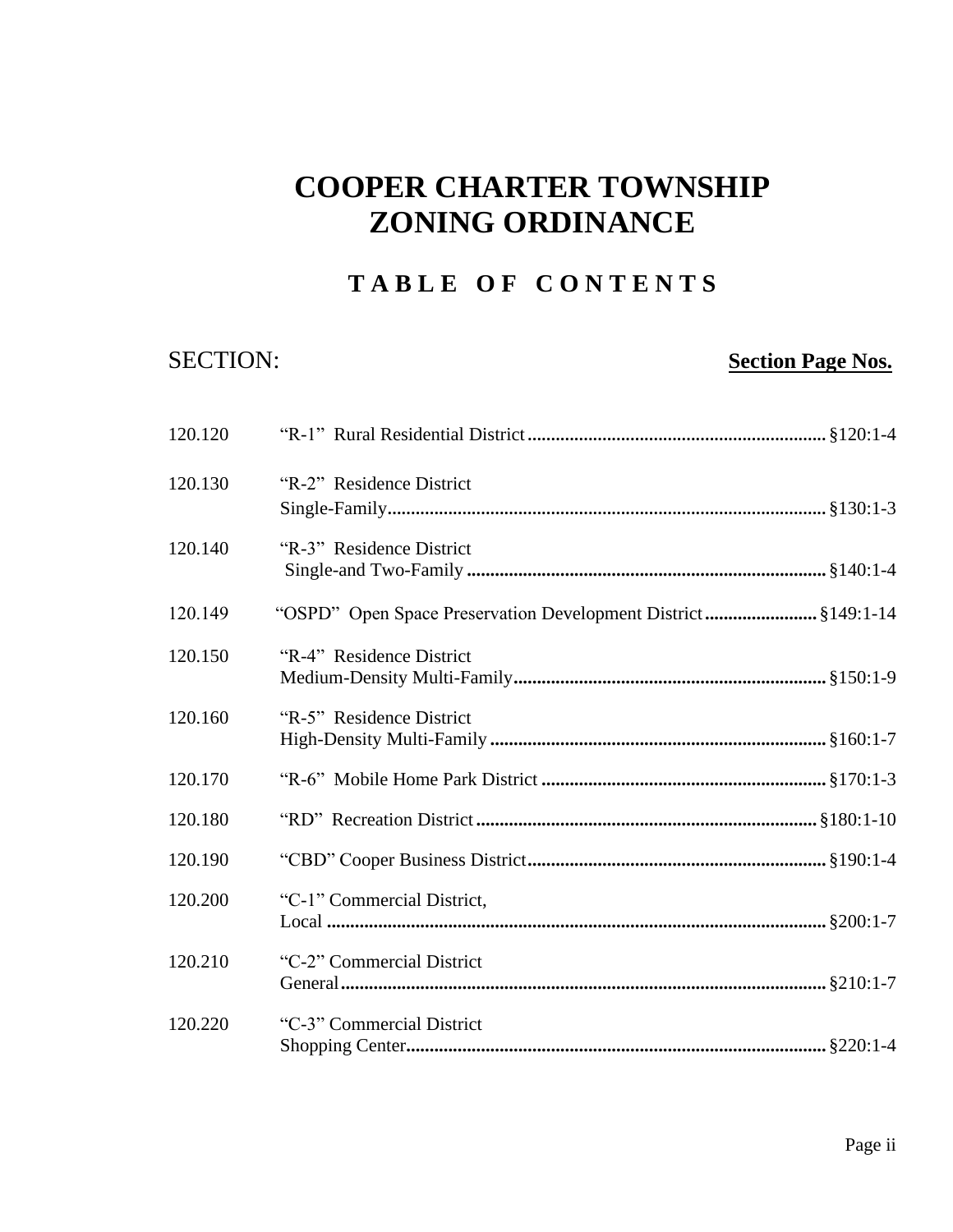## **T A B L E O F C O N T E N T S**

## SECTION: **Section Page Nos.**

| 120.230 | "I-1" Industrial District                                           |
|---------|---------------------------------------------------------------------|
| 120.240 | "I-2" Industrial District                                           |
| 120.250 | "I-3" Industrial District                                           |
| 120.300 | SUPPLEMENTARY REGULATIONS                                           |
| 120.310 |                                                                     |
| 120.320 |                                                                     |
| 120.330 |                                                                     |
| 120.340 |                                                                     |
| 120.350 |                                                                     |
| 120.360 | General Fencing and Swimming Pool                                   |
| 120.370 |                                                                     |
| 120.380 | Agricultural Service Business or Rural Service Enterprise  §380:1-3 |
| 120.390 | Restriction on Number of Principal Buildings Per Parcel  §390:1     |